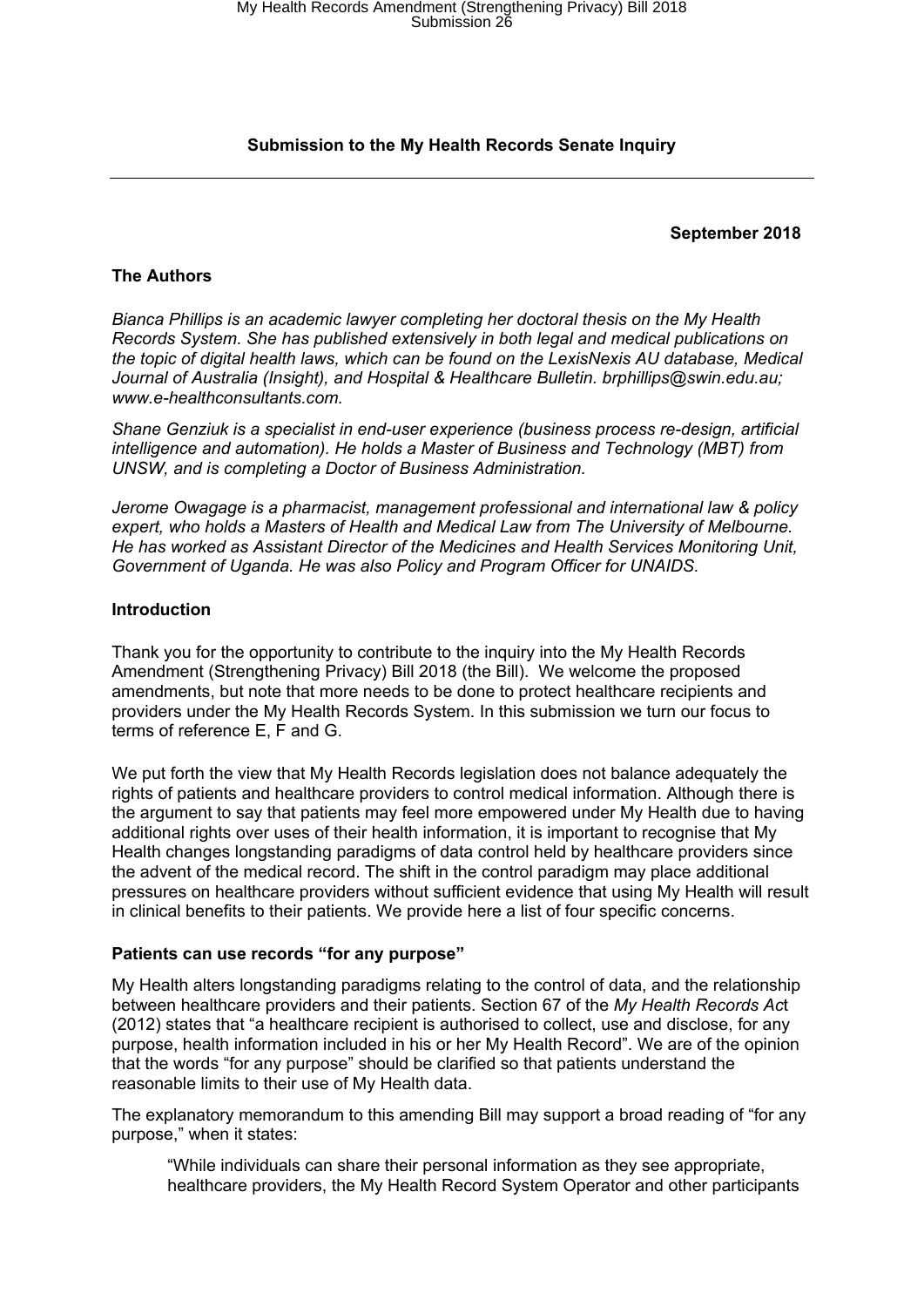in the My Health Record system are restricted in how and when they can use and share information in the My Health Record system."

Despite this statement, it is still unclear whether a patient would be permitted to post their Record to their social media accounts, or in the public domain. It would be hoped that the details of the practitioner would not be included in any shared posts.

We are of the view that given the casual willingness of many members of society to share their information on social media platforms, this will come to include their personal My Health Records. Patients may share their health records among a circle of friends before or during consultation with healthcare professionals, or even worse, they may Google search using their specific health information to ascertain a plausible diagnosis and treatment. This consumerisation and trivialisation of health data has negative attendant outcomes to the patient in terms of their quality of care, and to the practitioner, in terms of their privacy, respect for their knowledge, and rights over the records they have created.

## **Patients can easily query the diagnostic process and/or treatment plan**

It is unclear whether the *My Health Records Act* would enable a patient to use My Health information for the purposes of querying a diagnostic process or treatment decision made by a practitioner.

In the 2017 Victorian Supreme Court case of *Kitson v Dennerstein*, the patient was interested in what evidence existed in their health record to substantiate the psychiatrist's diagnosis of Narcissistic Personality Disorder. It was decided in that case that the wording of the health record legislation in question prevented the patient from gaining access for the purpose of evaluating or testing the information. However, if the psychiatrist had been using My Health, the patient would have been at liberty to look through their My Health Record and determine what evidence the psychiatrist had to meet the Diagnostic and Statistical Manual of Mental Disorders (DSM) criteria. This would have then given the patient the ability to question the practitioner on their diagnosis, judging their advice to be inappropriate or not.

If a patient were to question their practitioner in this regard, could the practitioner using My Health rightfully refuse to detail the diagnostic process to a My Health recipient? If they did refuse, or provided a vague response, the patient may not feel that they are truly in control over the management of their health information, which is one of the broad objectives of the My Health System.

#### **Patients can limit access to information**

The ability of a patient to limit access to information means that the quality of health information may not actually improve under My Health. The Australian Digital Health Agency advises on their website that "consumers can request that a particular document is not uploaded to their record, and healthcare providers must comply with such requests". However, practitioners can advise patients "about the potential risks of excluding information from their My Health Record and explain the benefits of ensuring all information is included". The key point here is that what the patient says, goes.

The Australian Commission on Safety and Quality in Health Care discussed these limitations in their 2017 [report](https://www.safetyandquality.gov.au/wp-content/uploads/2018/02/My-Health-Record-in-Emergency-Departments-Literature-Review-and-Environm....pdf) on My Health:

"Enabling consumer control of their EHR is empowering for the patient; however, limited or inaccessible content by clinicians may be a consequence. Consumer behaviour could be driven by security concerns regarding unauthorised EHR access... Mental health, sexual health or HIV status are examples of sensitive information that consumers are likely to apply access controls on their EHR. This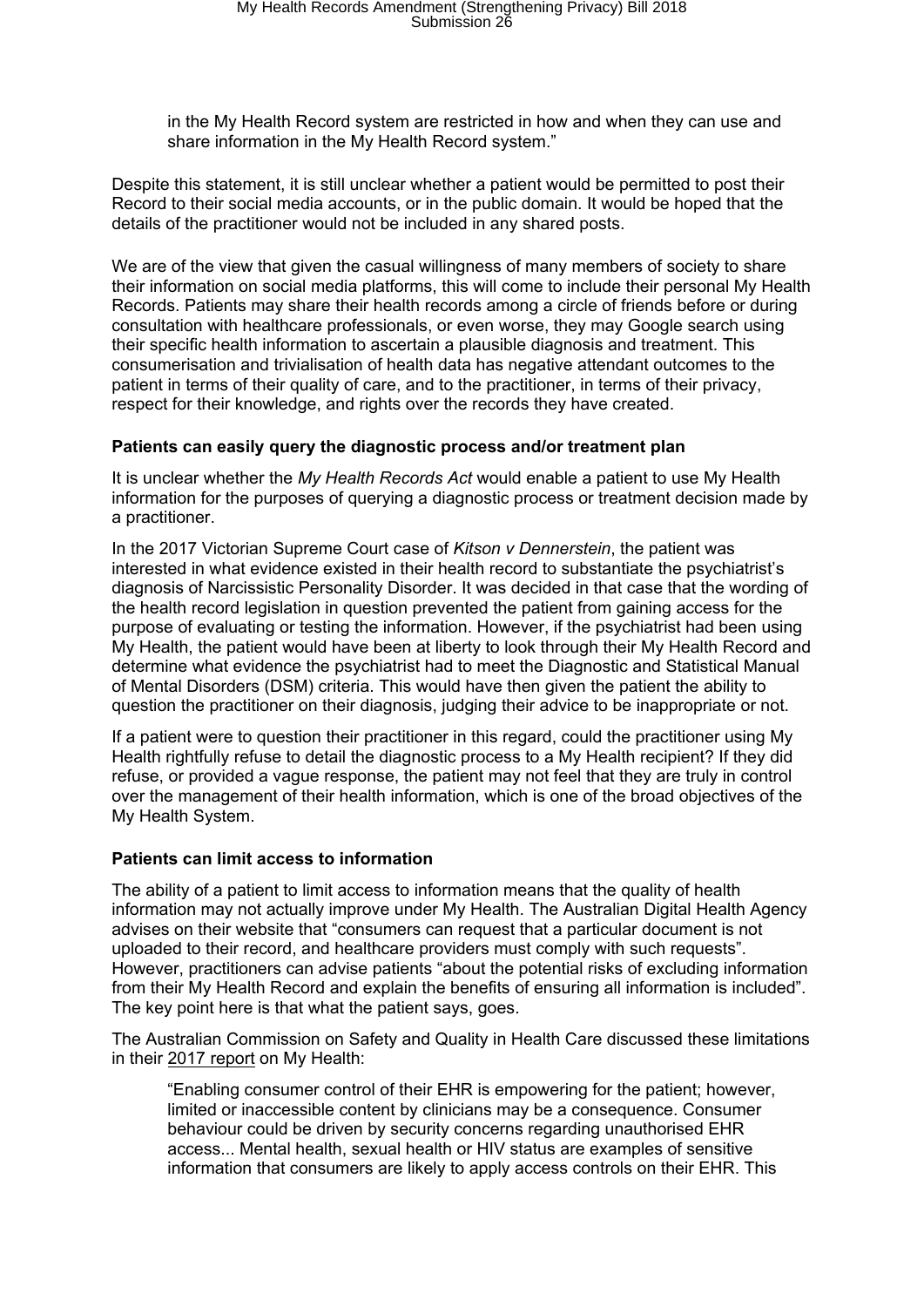raises the possibility that less accessible clinical content may produce marginal benefit to clinicians using an EHR."

In this light, it should be considered whether practitioners can rely on the information stored in a My Health Record for both its accuracy and completeness given that it may not include all of the needed information. Even if a practitioner is confident that their patient is disclosing all of the relevant information, the My Health Record does not contain a complete, retrospective clinical history of the patient. We query how incomplete data could possibly further the *My Health Act* objectives to improve the quality of health information, reduce the occurrence of adverse medical events and the duplication of treatment.

# **My Health data does not integrate**

My Health has been designed to bring together details of an individual's medical conditions and treatments, medicine details, allergies, and test or scan results, all in one place. However, My Health currently has enabled a system where there is the option to add clinical documents. Summary Medicare data is displayed that, by definition, lacks life-saving details. The individual is to initiate having life-saving data such as allergy details included in their own record. Pre-existing tests and reports will not be stored, and many public hospitals lack the functionality to upload patient discharge summaries. A potentially dangerously incomplete health record may be created even before the individual has exercised their rights to determine what is or isn't included in My Health.

The lack of real-time integration of existing health systems, be they public or private, appears to render an individual's My Health Record nothing more than an administrative burden. The consequent time-lags between treatment and inclusion of the relevant data, if is included at all, flies in the face of the fact that 25% of all hospital admissions are readmissions – but not necessarily at the same hospital. The additional effort involved in submitting data may result in the system being shunned by many practitioners who are already time-poor. And due to the absence of key health data, My Health is at risk of being an unreliable source of health information. Searching for data that was never submitted or was blocked by the individual may be more time-consuming than the pre-EHR approach of undertaking independent tests at each health facility due to the lack of access to pre-existing test results. My Health Records can be the life-saving system that was originally envisaged, but this will be very difficult without real-time integration of all Australian health systems to deliver complete health records as and when needed – in particular, when someone's life is on the line.

## **The Alternative – the UK Patient Summary**

It is worth considering that the primary objective of collecting patient information is first and foremost clinical and not legal. This, we posit, should be the guiding consideration underpinning any proposed amendment – that the regulatory regime to the greatest extent facilitates clinical practice without compromising the known legal imperatives of privacy, data security, civil rights, and confidentiality. The United Kingdom (UK) may provide an example of how a balance of rights may be achieved. The three pieces of legislation governing access to patient health records in the UK are *The Data Protection Act 2018, The Access to Health Records Act 1990* and *The Medical Reports Act 1998.* In addition, the UK is also subject to the European gold standard, *The General Data Protection Regulation 2018* (GDPR).

The GDPR (on which the *Data Protection Act* is premised) permits data holders to refuse to comply with data requests "[w]here requests from a data subject are manifestly unfounded or